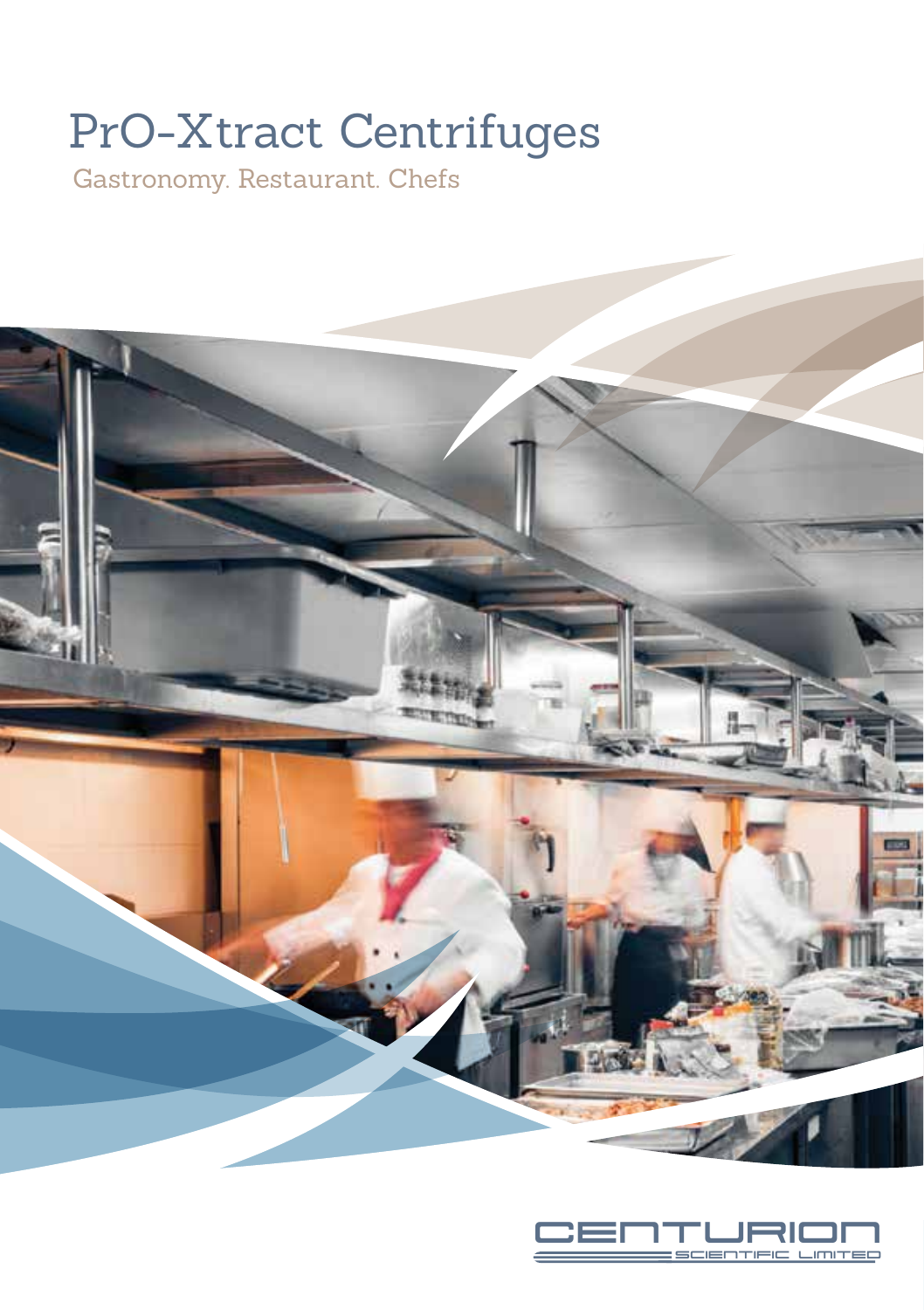

# Welcome To Our New PrO-Xtract Range

Designed with the busy chef in mind. Derived from our long running LED and LCD display centrifuge, spanning over 27 years of centrifuge manufacturing.

Simplicity of use is paramount and places this emphasis accordingly. All are supplied with a standard rotor or a combination to suit your needs.

### Ease of Us

Pre programmed with a variety of menus or choose your own, then just press start to go, once finished, a buzzer will sound and you press lid open to retrieve your samples, simplicity itself. We offer both ambient and refrigerated version for your convienience.

Larger models are available from our huge range if required, please call us.

See our user, standard and safety features on the page opposite.

Built to last, strong construction yet offering a sleek modern design that will fit into any modern experimental kitchen.

No compromises on quality, only the best components are used in the manufacturing process.

By working with all of our suppliers, our reliability has been retained and improved to give all our range's a 3 year warranty as standard.



We reserve the right to make changes with ongoing research and development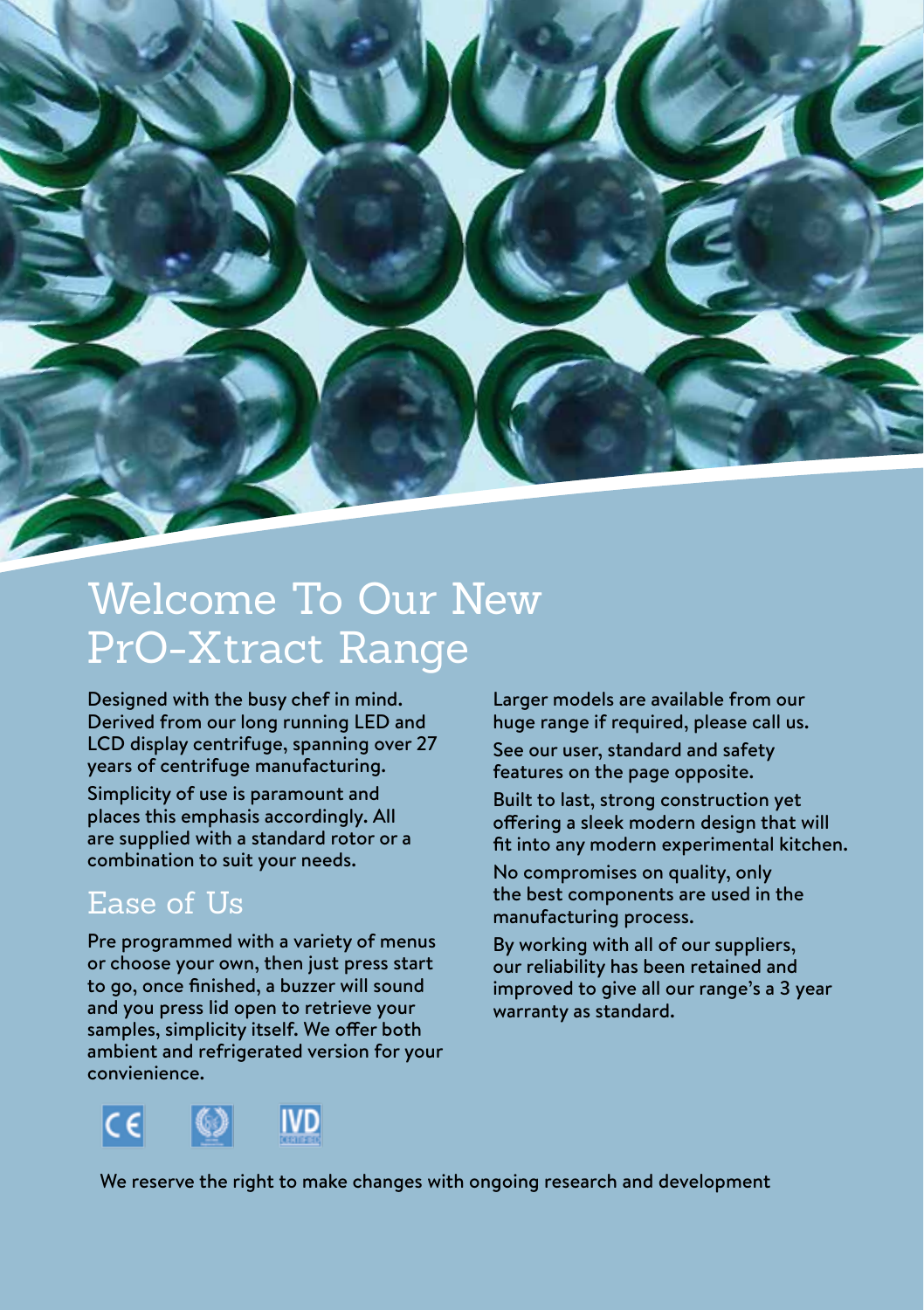# PrO-Xtract Chef Centrifuges

| User features to PrO-Xtract                                         | <b>Advantages</b>         |  |
|---------------------------------------------------------------------|---------------------------|--|
| Large LCD display with touch screen control                         | Clarity & ease of use     |  |
| Rotor recognition                                                   | Safe selection of rotors  |  |
| 10 Accelerations rates 10 deceleration rates                        | Sample assistance         |  |
| 108 program memory (12 pages of 9)                                  | Multi department & Users  |  |
| Timer 0-9999 minutes & hold in 1 second increments                  | <b>Total flexibility</b>  |  |
| Pulse short run                                                     | <b>Fast pelleting</b>     |  |
| Run in speed (rpm) or rcf (G) in 1 rpm increments                   | Accuracy                  |  |
| W2t Plots time, accel rpm and decel                                 | True sample repeatability |  |
| Sound <60db (rotor dependent)                                       | Quiet                     |  |
| Orientation acceleration rate Prevents initial sample side deposits |                           |  |

| <b>Standard to PrO-Xtract</b>                                                         | Advantages                     |  |
|---------------------------------------------------------------------------------------|--------------------------------|--|
| Extra thick stainless steel bowl                                                      | Easy clean & rust free         |  |
| Port to lid                                                                           | Tachometer speed certification |  |
| Alloy & steel frame (zinc coated)                                                     | Strong light & quiet           |  |
| World leading industrial grade inverter                                               | Reliability & strength         |  |
| Best quality European brushless motor                                                 | Quiet, cool & reliable         |  |
| High technology airflow (ambient mode)                                                | Cooler running                 |  |
| All Centrifuges have user accessible service sections to access all saftey parameters |                                |  |

| <b>Saftey features to PrO-Xtract</b>                               | <b>Advantages</b>                 |
|--------------------------------------------------------------------|-----------------------------------|
| Multi point lid locking                                            | Lid safety                        |
| Emergency lid release                                              | Power failure release             |
| Lid Spring                                                         | Strut Lid dropping safety         |
| Lid lock detection                                                 | To run lid must be shut           |
| Imbalance detection                                                | Eradicates user loading errors    |
| Overspeed sensor                                                   | Safe detection of speed           |
| Set inverter values                                                | Electronic safety of speed        |
| Barrier ring                                                       | Extra metal protection of chamber |
| Motor overheat sensor                                              | Safe motor protection             |
|                                                                    |                                   |
| <b>Refrigerated PrO-Xtract</b>                                     | <b>Advantages</b>                 |
| Variable -9 $^{\circ}$ C to +40 $^{\circ}$ C with stand by cooling | Flexibility (see rotors)          |
| CFC free R404A gas                                                 | Ozone friendly                    |

Centurion Scientific Ltd Centrifuges comply to all relevant EU standards of Quality and medical Devices IEC

Valve control of Gas **Efficient temperature control** 

61010 and CE conformity test marks Emission, immunity to EN/IEC 61326-1, Class B

PID control of valve Supreme temperature accuracy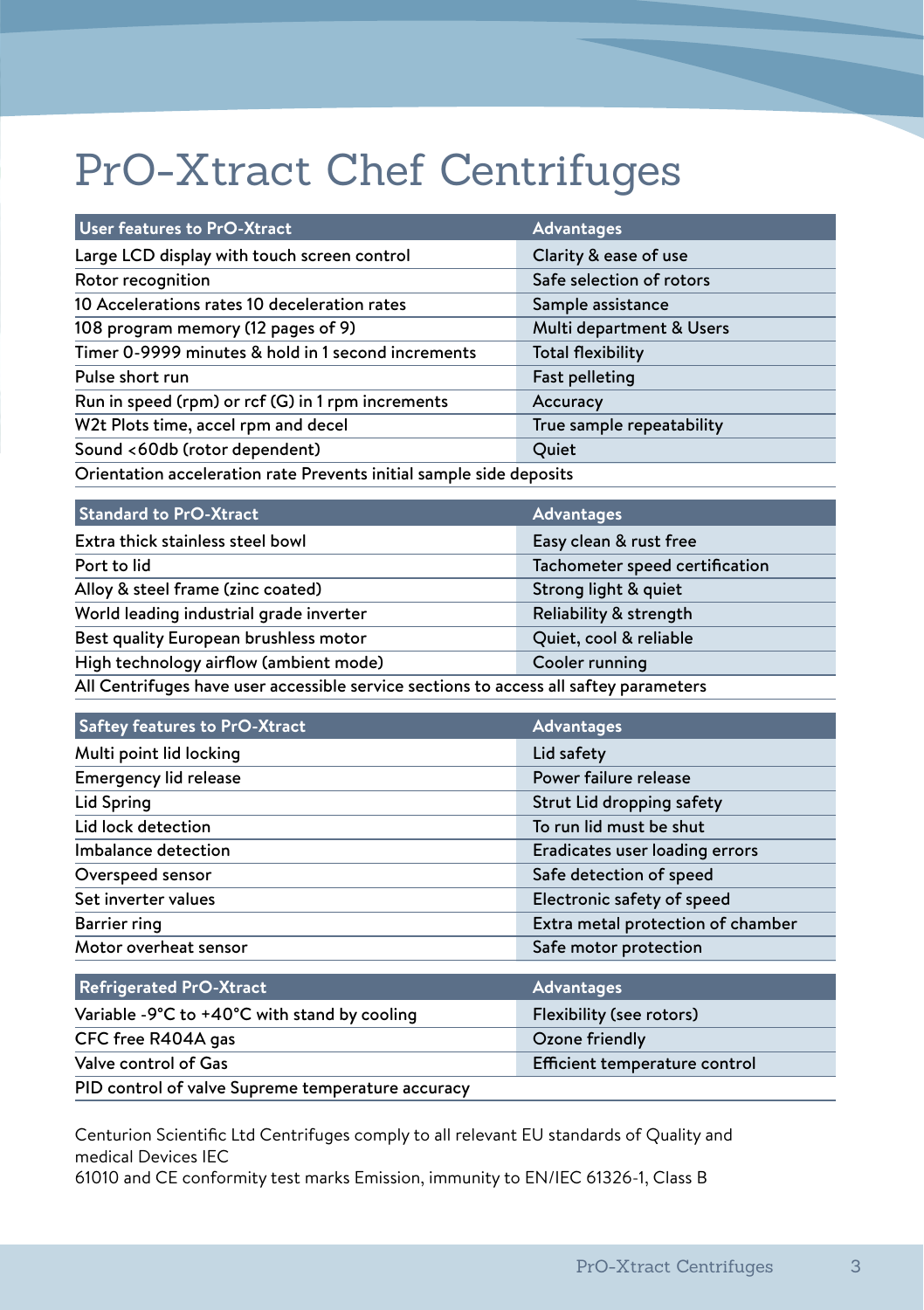# PrO-Xtract Centrifuges



Built to last, strong construction, yet offering a sleek modern design that will fit into any modern laboratory.

No compromise on quality, only the best components are used in the

manufacturing process.

By working with all of our suppliers, our reliabillity has been retained and improved to give all our range a 3 year warranty as standard.

| Page 5 PrO-Xtract 7 Home Chef                                      |
|--------------------------------------------------------------------|
| Ambient Centrifuge 400ml capacity 4000 Rpm, 2,200 G                |
| Page 6 PrO-Xtract5 and PrO-Xtract 5R                               |
| Ambient or Refrigerated 1 Litre Centrifuge 6000 Rpm,<br>4,800G     |
| Page 7 Rotors available to Pro-Xtract 5/5R                         |
| 4 x 250ml Swing out rotor - 6 x 100ml fixed angle rotor            |
| Page 8 PrO-Xtract 3 and PrO-Xtract 3R                              |
| Ambient or Refrigerated 3 Litre Centrifuge 10,000 Rpm,<br>22,000 G |
| Page 9 Rotors available to Pro-Xtract 3/3R                         |
| 4 x 750ml Swing out rotor - 6 x 250ml fixed angle rotor            |
| Page 10 Endorsements & Customers                                   |
| Meet the Chefs already exploring the possibilities                 |
| Page 11 Accessories                                                |
| Available Bottles & Consumables                                    |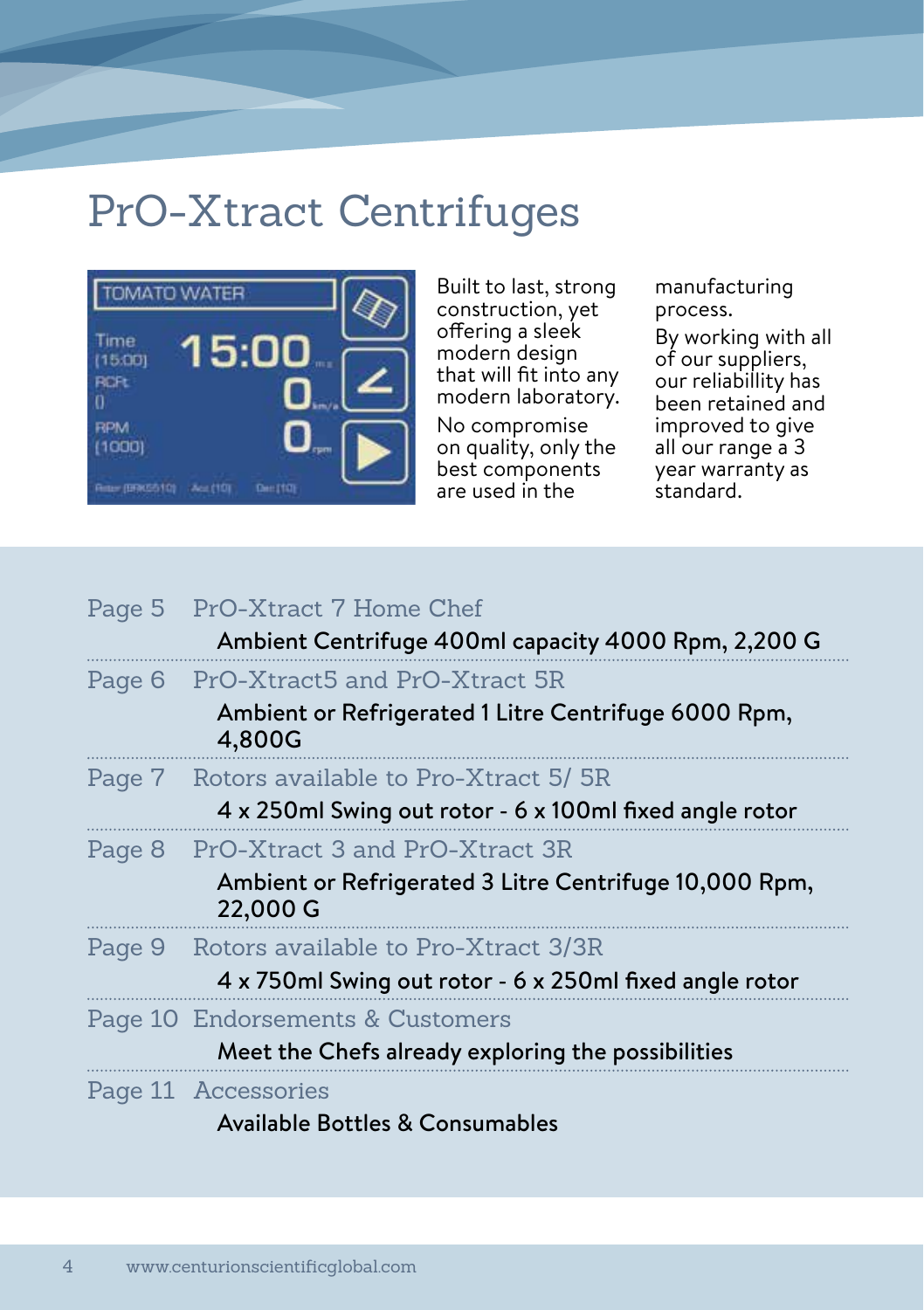#### PrO-Xtract 7-Home Chef 400ml (230V 50/60Hz)

#### 1.PrO-Xtract 7-Home Chef 400ml

1(10V 60Hz)



| Speed (Rpm) 5 | 00 - 4,000 (1 Rpm Steps)            |
|---------------|-------------------------------------|
| Rcf Max (G)   | 2,200                               |
| Timer         | 0-9999 Mins & Hold<br>(1 sec steps) |
| Dims HWD (mm) | 275 x 325 x 470mm                   |
| Weight (Kg)   | 22 (without rotor)                  |
| Power (watts) | 160                                 |
| Memory        | 108 Programs                        |
| Accel rates   | 10 Programs                         |
| Decel rates   | 10 Programs                         |
|               |                                     |

#### Swing Out Rotor (Included)

Also Includes 1 set of AR5100 adaptors



| Rotor                     | <b>BRK5505</b>         |
|---------------------------|------------------------|
| Rotor type (ml)           | 4x100 Swing out        |
| Tube size max (mm)        | 45x100                 |
| Minimum speed (Rpm)       | 500                    |
| Maximum speed (Rpm)       | 4,000                  |
| Maximum RCF (G)           | 2,200                  |
| Radius max (mm)           | 123                    |
| Sample tube angle (°)     | Ω                      |
| Acceleration time (secs)  | 25                     |
| Deceleration time (secs)  | 25                     |
| Autoclaveable (frequency) | $121^{\circ}$ c $(10)$ |

Please note that adapters are autoclaveable 10 times

Bottles available see page 11



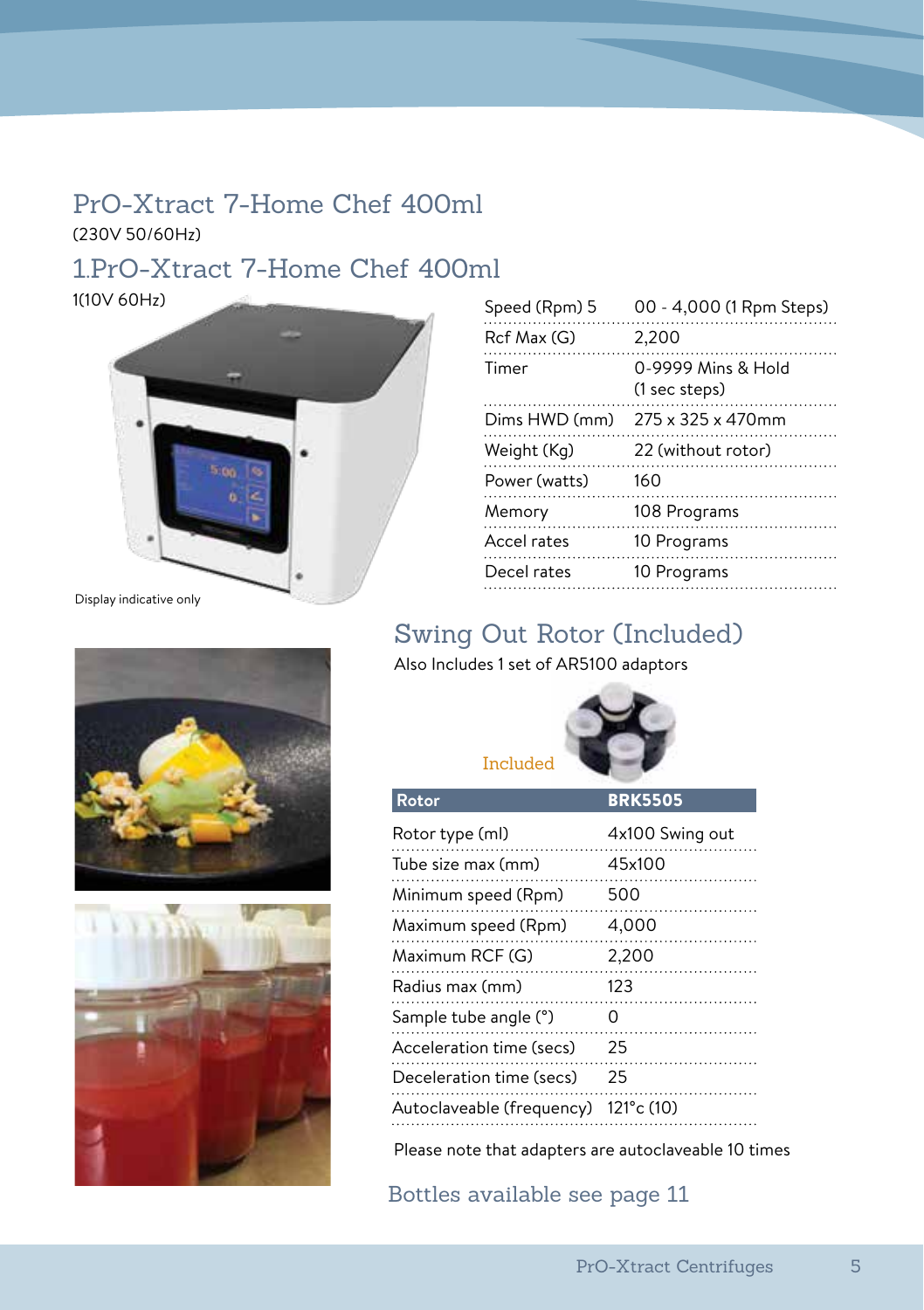#### PrO-Xtract5 Centrifuge 1L 1.PrO-Xtract5 (230V 50/60Hz) 110V 60Hz)



Display indicative only

| Speed (Rpm)   | $500 - 6,000$<br>(1 Rpm Steps)      |
|---------------|-------------------------------------|
| Rcf Max (G)   | 4.800                               |
| Timer         | 0-9999 Mins & Hold<br>(1 sec steps) |
| Dims HWD (mm) | 310 x 400 x 550mm                   |
| Weight (Kg)   | 32 (without rotor)                  |
| Power(watts)  | 309                                 |
| Memory        | 108 Programs                        |
| Accel rates   | 10 Programs                         |
| Decel rates   | 10 Programs                         |
|               |                                     |

#### PrO-Xtract5R Refrigerated 1L (230V 50Hz)

1.PrO-Xtract5R (110V 60Hz)

#### 2.PrO-Xtract5R

(230V 60Hz)



Display indicative only

| Speed(Rpm)    | 500 - 6,000<br>(1 Rpm Steps)                                                 |
|---------------|------------------------------------------------------------------------------|
| Rcf Max (G)   | 4,800                                                                        |
| Timer         | 0-9999 Mins & Hold<br>(1 sec steps)                                          |
| Dims HWD (mm) | $315 \times 450 \times 635$ mm                                               |
| Weight (Kg)   | 63 (without rotor)                                                           |
| Power(watts)  | 690                                                                          |
| Memory        | 108 Programs                                                                 |
| Accel rates   | 10 Programs                                                                  |
| Decel rates   | 10 Programs                                                                  |
| Temp          | $-9^{\circ}$ C to 40 $^{\circ}$ C PID<br>controlled to $+/-1$ <sup>o</sup> C |
|               |                                                                              |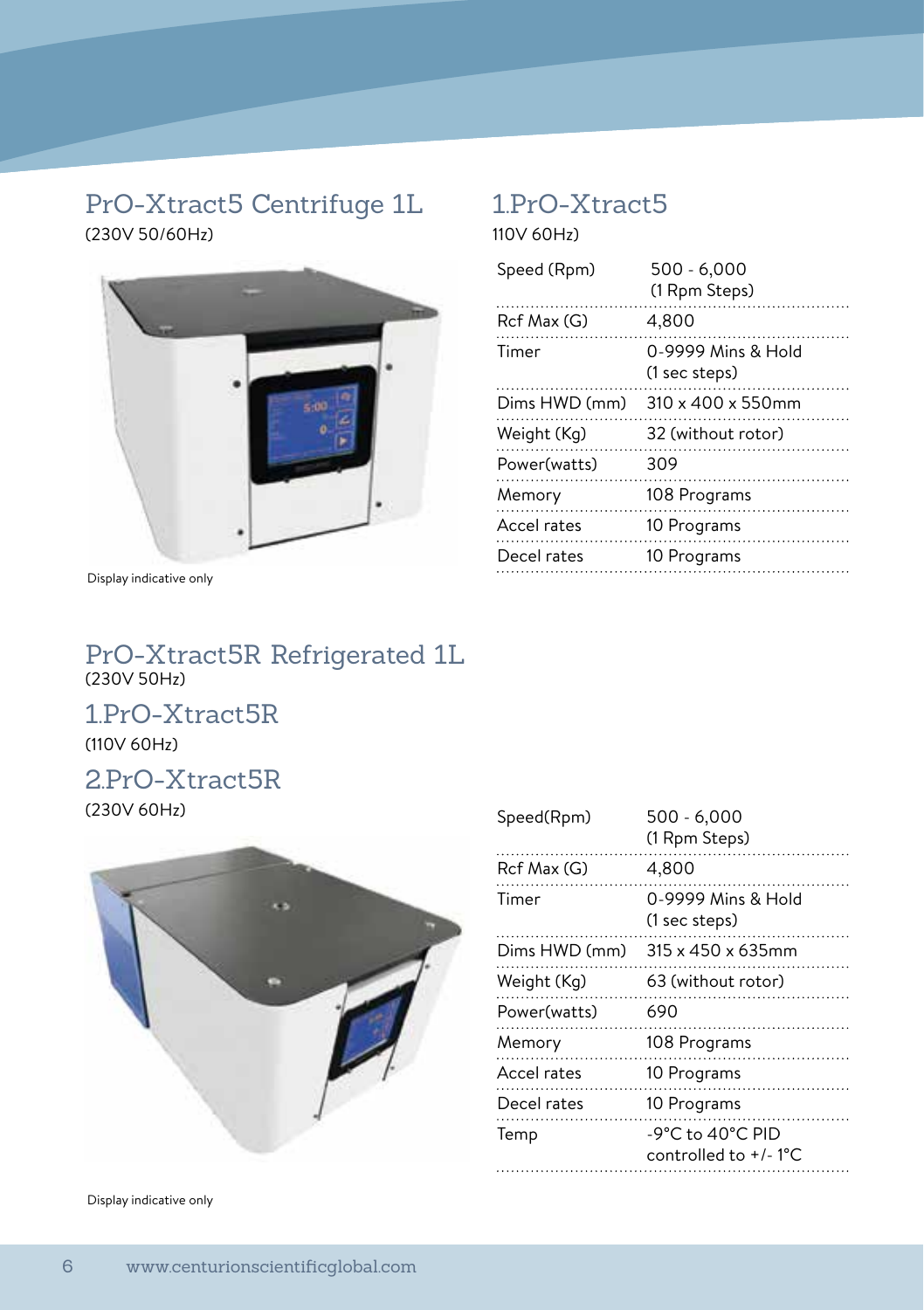#### PrO-Xtract 5/R Available Rotors



| Rotor                     | <b>BRK5510</b>           | <b>BRK5510</b>         |
|---------------------------|--------------------------|------------------------|
| Buckets B5250 (Set 4)     | Complete with buckets    |                        |
| Sealed Lids B5419         | Available                |                        |
| Rotor type (ml)           | $4 \times 250$ Swing out | $6 \times 100$         |
| Tube size max (mm)        | $62 \times 110$          | $45 \times 125$        |
| Minimum speed (Rpm)       | 500                      | 500                    |
| Maximum speed (Rpm)       | 4,000                    | 6,000                  |
| Maximum RCF (G)           | 2,600                    | 4,800                  |
| Radius max (mm)           | 146                      | 120                    |
| Sample tube angle (°)     | $\Omega$                 | 30                     |
| Acceleration time (secs)  | 30                       | 30                     |
| Deceleration time (secs)  | 30                       | 30                     |
| Autoclaveable (frequency) | $121^{\circ}$ c $(20)$   | $121^{\circ}$ c $(10)$ |

## Bottles available see page 11



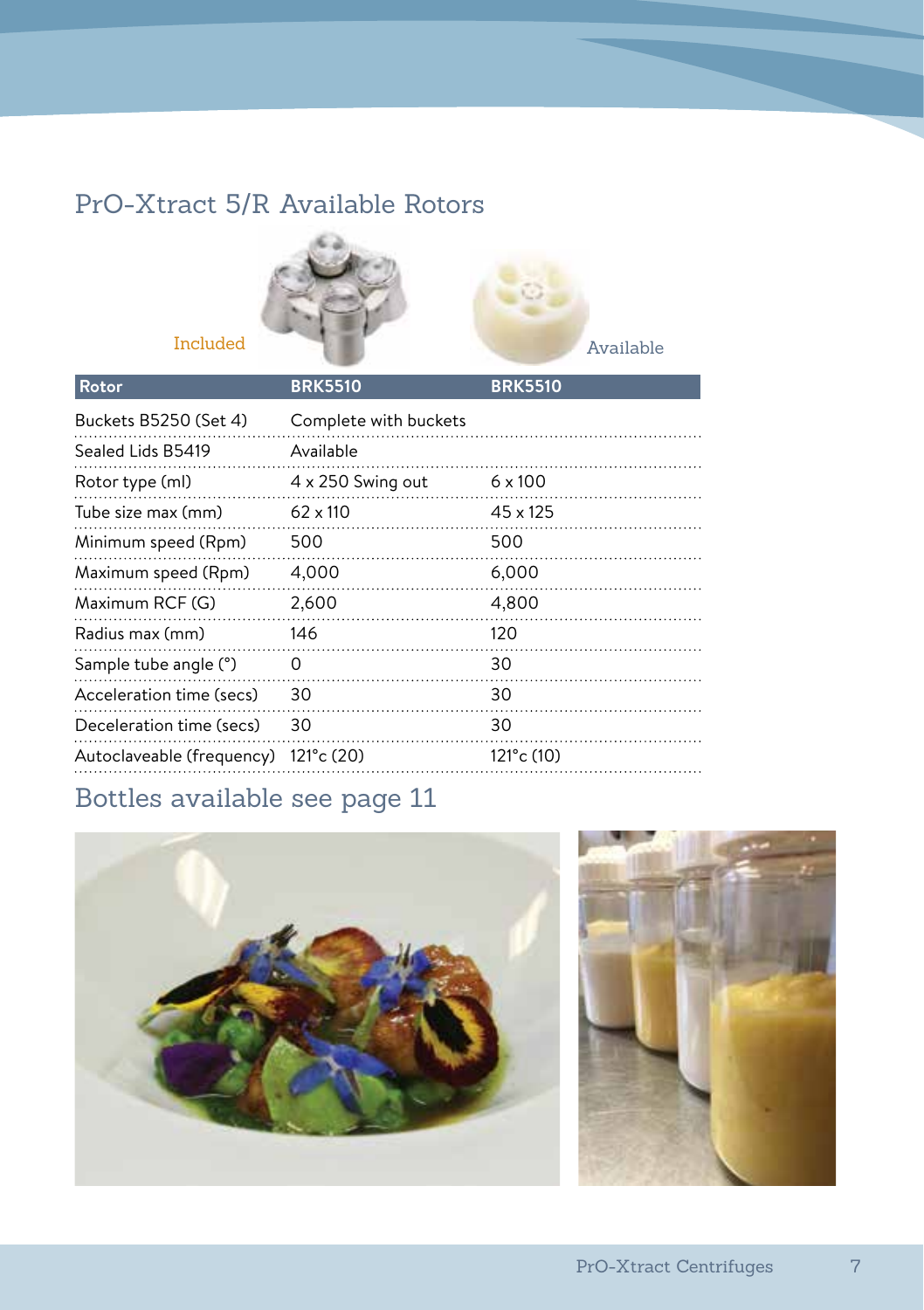# (230V 50/60Hz) 110V 60Hz)



Display indicative only

Trolley (XMFS) Available

#### PrO-Xtract3 Centrifuge 3L 1.PrO-Xtract3 Centrifuge 3L

| Speed (Rpm)   | $500 - 10,000$<br>(1 Rpm Steps) |
|---------------|---------------------------------|
| Rcf Max (G)   | 15,600                          |
| Timer         | 0-9999 Mins & Hold              |
|               | (1 sec steps)                   |
| Dims HWD (mm) | $375 \times 600 \times 630$ mm  |
| Weight (Kg)   | 64 (without rotor)              |
| Power(watts)  | 1100                            |
| Memory        | 108 Programs                    |
| Accel rates   | 10 Programs                     |
| Decel rates   | 10 Programs                     |
|               |                                 |

PrO-Xtract3R 3L (230V 50Hz)

#### 1.PrO-Xtract3R

(110V 60Hz)

#### 2.PrO-Xtract3R

(230V 60Hz)



Trolley (XMFS) Available

| Speed(Rpm)    | 500 - 10,000<br>(1 Rpm Steps)                           |
|---------------|---------------------------------------------------------|
| Rcf Max (G)   | 15,600                                                  |
| Timer         | 0-9999 Mins & Hold<br>(1 sec steps)                     |
| Dims HWD (mm) | 410 x 998 x 630mm                                       |
| Weight (Kg)   | 120 (without rotor)                                     |
| Power(watts)  | 1,500                                                   |
| Memory        | 108 Programs                                            |
| Accel rates   | 10 Programs                                             |
| Decel rates   | 10 Programs                                             |
| Temp          | -9°C to 40°C PID<br>controlled to $+/-1$ <sup>o</sup> C |
|               |                                                         |

Display indicative only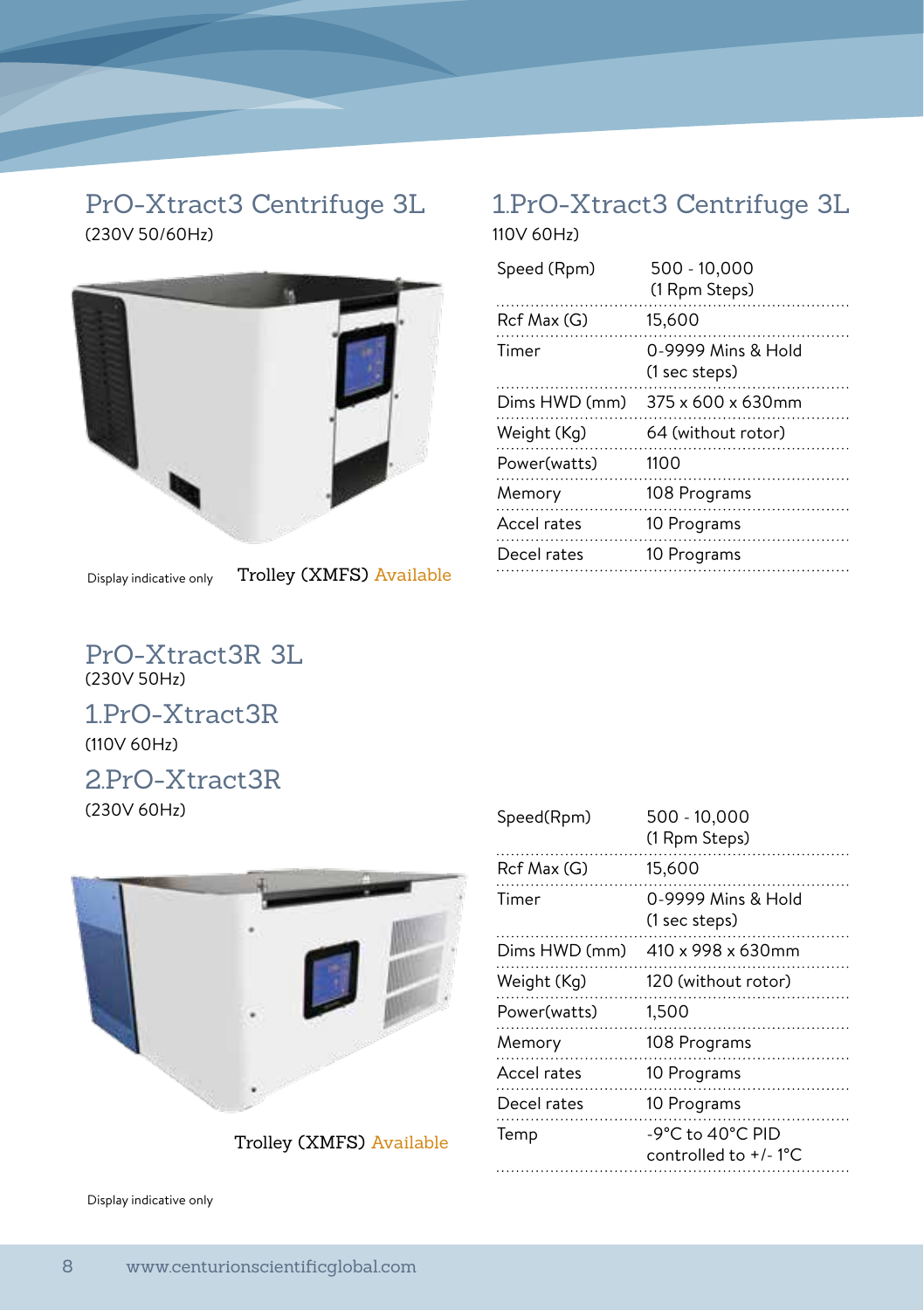#### PrO-Xtract 3/R Available Rotors



| Rotor                     | <b>BRK5553</b>           | <b>BRK5256</b>         |
|---------------------------|--------------------------|------------------------|
| Buckets B3000 (Set 4)     | Complete with buckets    |                        |
| Sealed Lids B3419         | Available                |                        |
| Rotor type (ml)           | $4 \times 750$ Swing out | $6 \times 250$         |
| Tube size max (mm)        | 98 x 170                 | $62 \times 130$        |
| Minimum speed (Rpm)       | 500                      | 500                    |
| Maximum speed (Rpm)       | 4,000                    | 10,000                 |
| Maximum RCF (G)           | 3,600                    | 15,650                 |
| Radius max (mm)           | 215                      | 140                    |
| Sample tube angle (°)     | $\Omega$                 | 30                     |
| Acceleration time (secs)  | 30                       | 60                     |
| Deceleration time (secs)  | 30                       | 85                     |
| Autoclaveable (frequency) | $121^{\circ}$ c $(20)$   | $121^{\circ}$ c $(20)$ |

## Bottles available see page 11



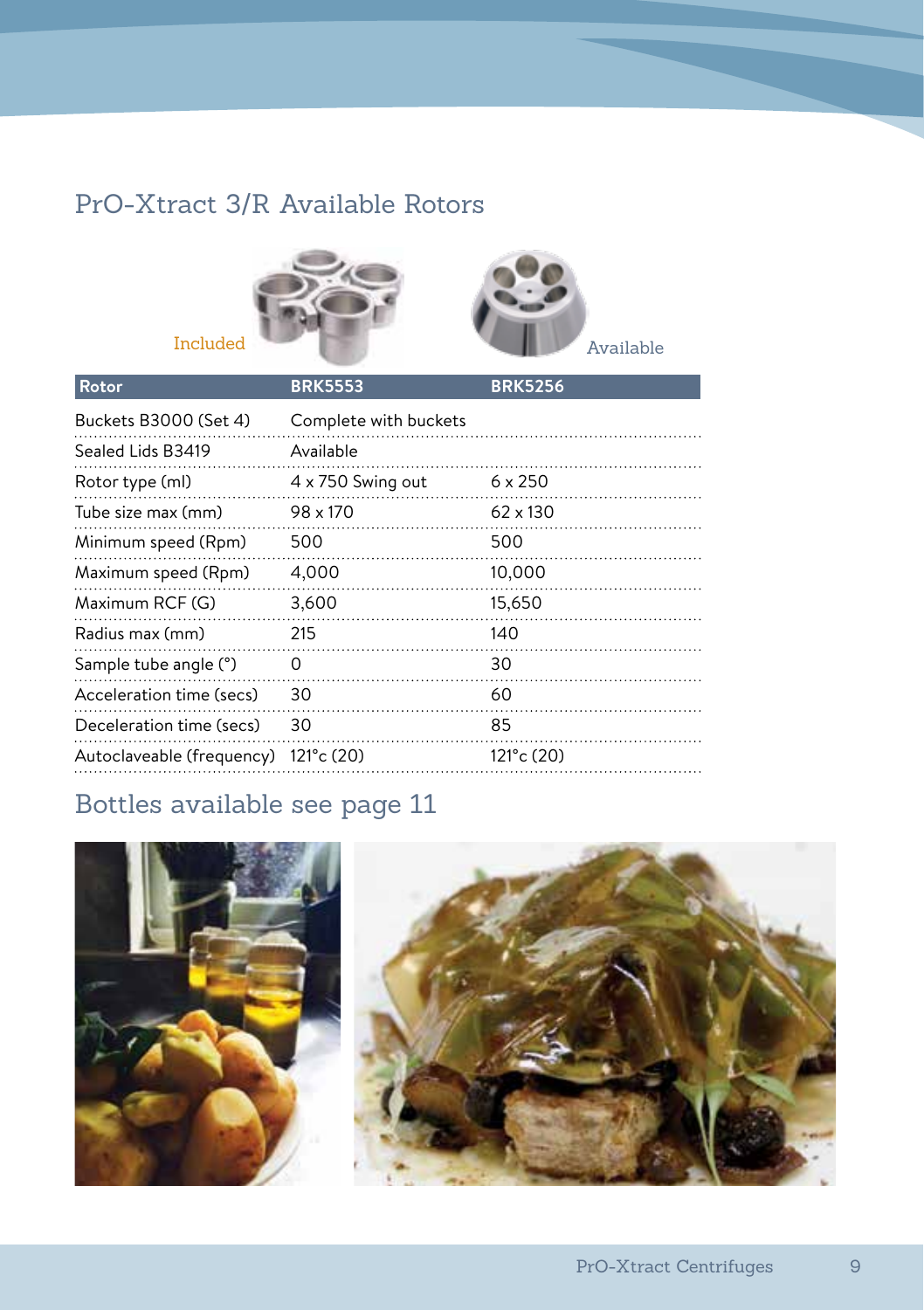# Endorsements & Customers

The Pro Xtract range has been well received by its numerous users. The simplicity and flexibility of the range has ensured that Chefs from many different training backgrounds and establishments have been able to introduce recipes

inspired by this unique piece of equipment. By breaking down ingredients in to its singular component's Chefs are able to create very distinct flavours by using ingredients differently.

#### The Fat Duck

"We were very excited to visit Heston Blumenthal's The Fat Duck experimental kitchen in Bray with a very special delivery - our PrO-Xtract 3 litre refrigerated centrifuge. The Fat Duck were in need of a new centrifuge for the restaurant and experimental kitchen, and we are very proud that they picked our Centurion PrO-Xtract. Our Managing Director, Sian Barker, and Specialised Sales Manager, Kate Butler, had an enjoyable day meeting with team, and enjoyed a very informative tour of the amazing facilities in Bray - welcome to the Centurion family, Mr Blumenthal."

#### Claridges- Simon Rogan

The Fat Duck

Further to the success of the Centrifuge in Aulis when Simon took over Claridges in the early part of 2014 it was ensured that a larger PrO-Xtract 3 would be an integral part of the Kitchen. Chefs ensure that recipes that

> are developed in Aulis are produced on a much larger scale for diners of Fera.

#### Aulis - Simon Rogan

Adjacent to the 2 Michelin Star restaurant L'Enclume based in Cartmel, Aulis offers guests an exclusive experience of personally cooked dishes by the development Chefs. Used as a development kitchen, the team investigate new techniques and technologies for use in Simon's many restaurants. Our



equipment is used on a regular basis and Simon has enjoyed finding new ways to use ingredients and exploring the various layers to a simple ingredient.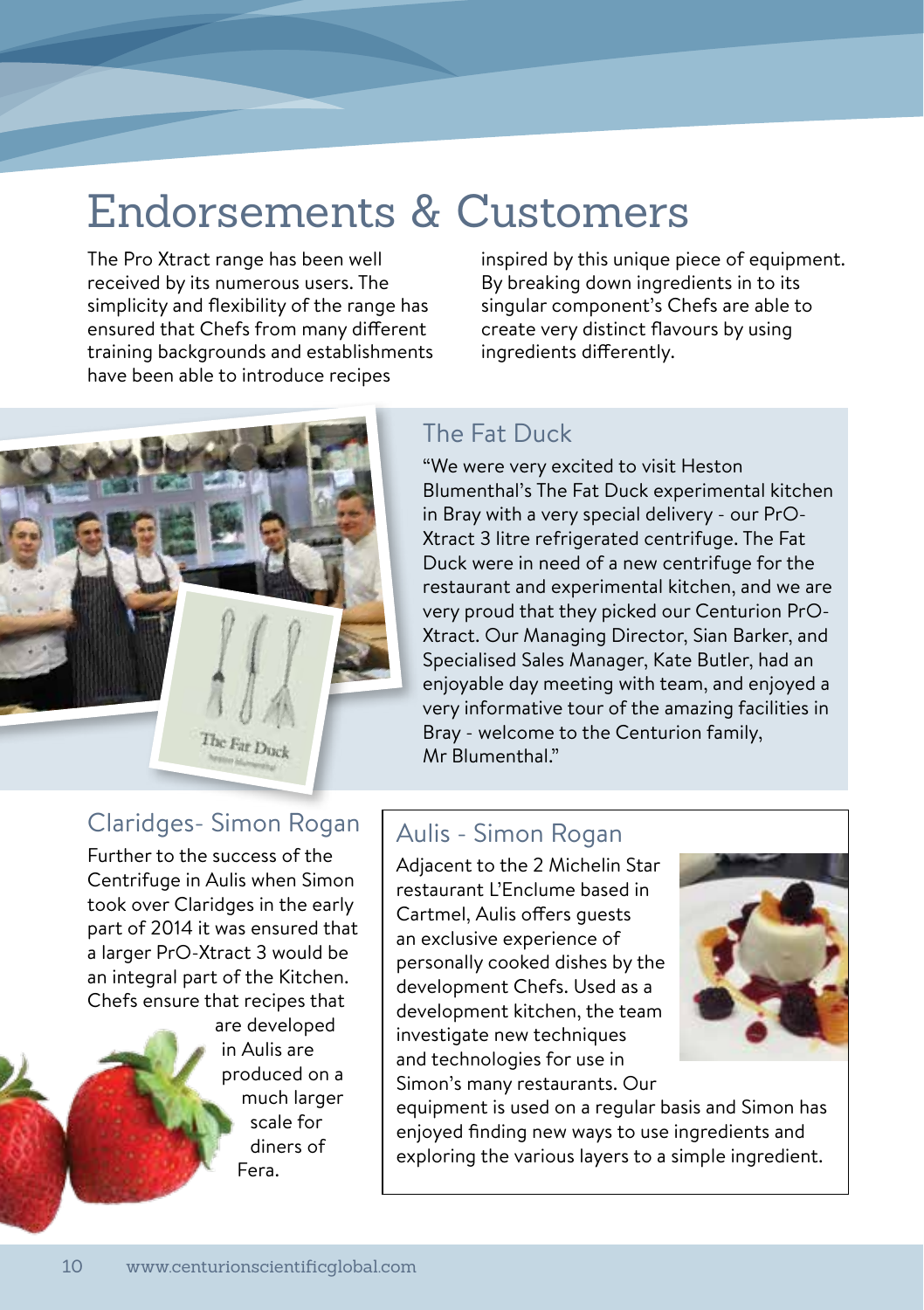#### On Air Dining - Jamie Cairns

Jamie was very excited to receive his Centrifuge after meeting with us at Hotelympia. On Air Dining provides an exclusive catering service for Private Charter flights. Based in London On



Air Dining services flights from Gatwick, Luton, Stansted and many private airfields.

Guests of this service are now experiencing dishes inspired by using our centrifuges like clear Consommé and Fruit oils. All the dishes are prepared in his Kitchen and supplied with step by step instructions to recreate these beautiful dishes at 35,000 feet.

#### Great British Menu Chef - Matt Gillan

Set in beautiful surroundings South Lodge Hotel in West Sussex offers guests Michelin Star dining in 'The Pass'. Matt knew in principle the function of a centrifuge but was unaware of how easy and readily available they were to the catering industry. After demonstrating the Pro-Xtract range to Matt he was sold instantly on how this could add to the dining experience. Using the Centrifuge for making Broad Bean Butter is Matt's favourite dish, he uses it to add a twist to simple starters.

# Bottles available 100-750ml

#### **Safety**

Please be aware, not any plastic container is suitable, as the G force involved will split or rupture the vessel and could be damaging to the centrifuge.

#### **Molecular Menu**

Although we will keep a list of updated menus to try on our Global website. If you would like to contribute, we will publish in confidence or in detail. (Free advertising for you).

#### **Further Information**

We trust that the information contained in this Sales literature proves informative. However if you have any questions, or require a larger capacity, please do not hesitate tocontact us. Centurion is a manufacturer of a huge range of centrifuges and can accomodate most of our customers needs.